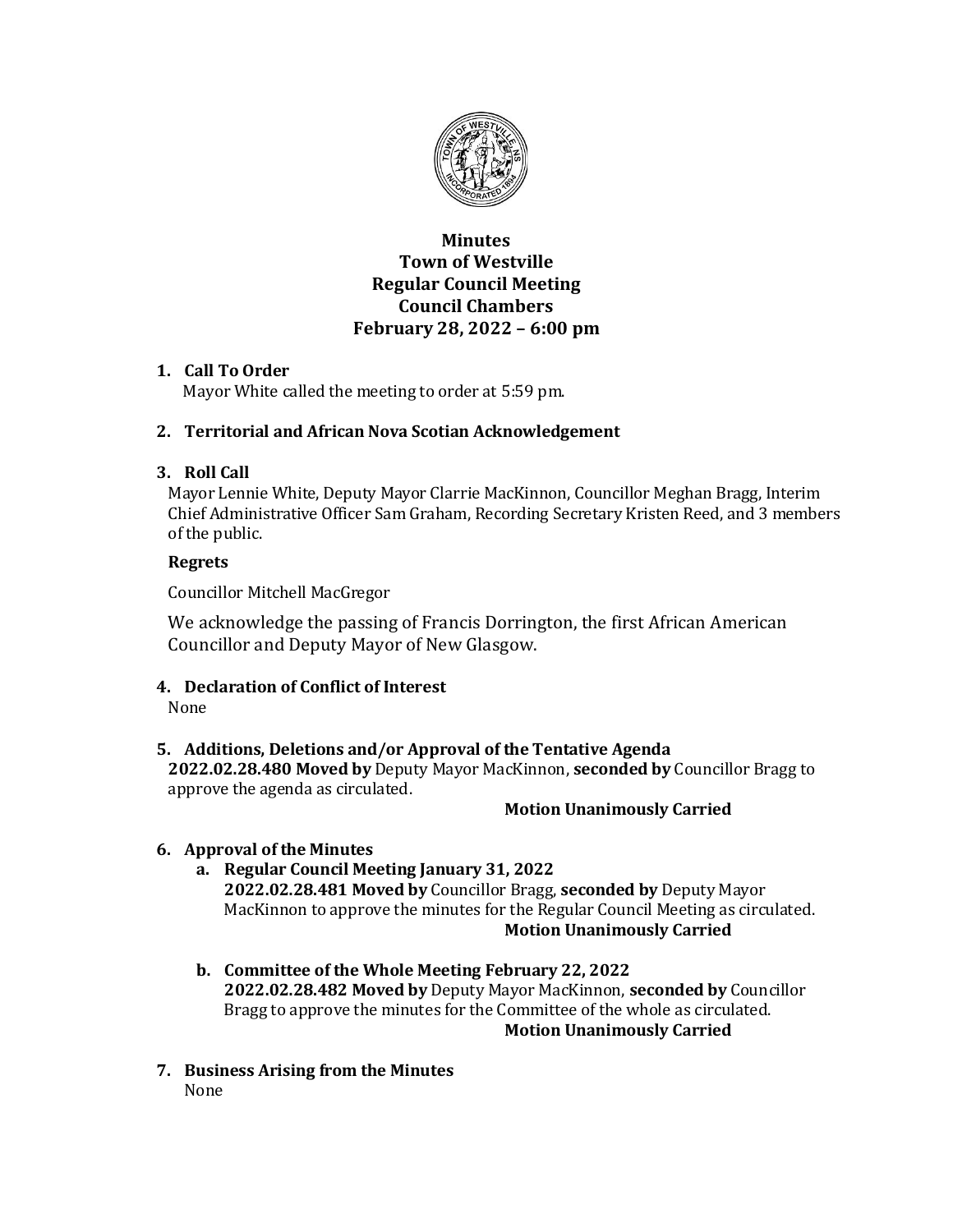# **8. Committee Reports**

# **a. General Government**

# **i. Mayor Lennie White –**

The Mayor's report was circulated. It was a busy month. The Winter Jamboree had a good turnout. Thanks to the Fire department and Recreation for putting it on.

# **ii. Councillors Reports –**

# **1. Deputy Mayor Clarrie MacKinnon**

Deputy Mayor MacKinnon circulated his report at the meeting. The poor plywood boarding job done on the outside of the abandoned RBC building to cover the area where the bank machine had been now warrants the work of a finish carpenter. On February 15<sup>th</sup> attended the Westville Police Commission. WPD should be commended for playing key roles in two recent major drug operations, one before the Commission meeting and the other more recently. On February 24th attended the Riverview Home Corporation as the Council's representative. Much discussion on the 23 percent pay increases for the Continuing Care Assistants working with long-term care and home care, but does not apply to CCAs working at the Adult residential Centre in Riverton. As a personal follow up, he had a discussion with Community Services Minister Karla MacFarlane on February 25 and Premier Tim Houston on February  $26<sup>th</sup>$ . They will look into it. February  $26<sup>th</sup>$  attended the Excellent Winter Jamboree. Special thanks to WFD and RC&LS's Michael Thompson.

# **2. Councillor Meghan Bragg**

Councillor Bragg attended the Planning advisory Committee, Recreation committee and accessibility meeting as well as regular council meetings. The Coldest night walk exceeded their Target. Thanks to all who donated. Also had many calls about weather related issues.

**Interim CAO Samuel Graham –** as submitted, however would like to highlight the Human Resources section. Water & Tax Clerk Donna Chisolm's father passed away on February 8<sup>th</sup>. On February  $16<sup>th</sup>$ Public Works Labourer Brandon Campbell's wife had a baby boy.

Mayor White extended his thanks to Interim CAO Graham for stepping into the chair.

## **b. Protective Services**

## **i. Chief of Police Report**

**2022.02.28.483 Moved by** Deputy Mayor MacKinnon, **seconded by** Councillor Bragg to approve both of the Chief of Police Reports as presented. **Motion Unanimously Carried**

**ii. Fire Department Report**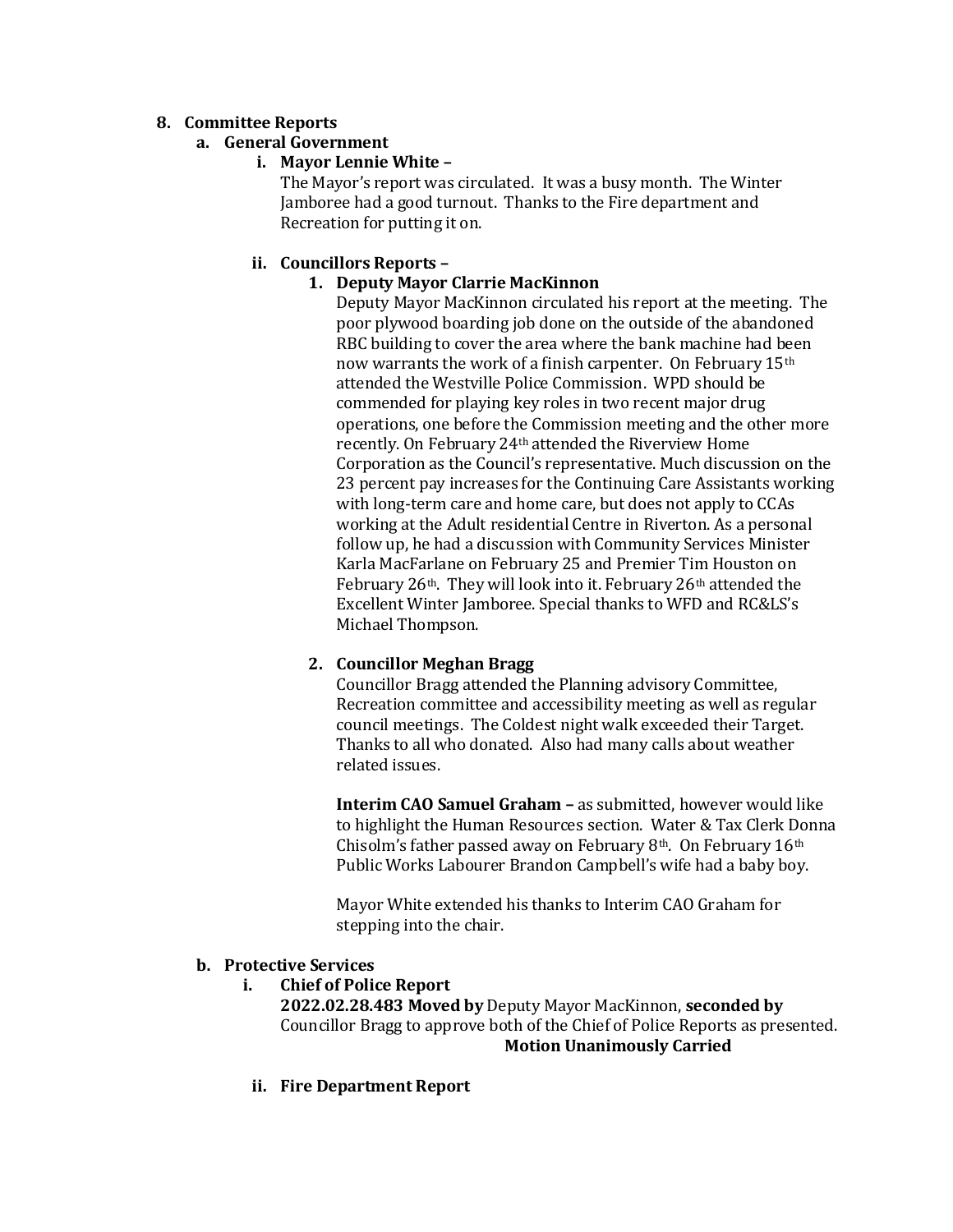Chief Dunn was in attendance to request a change of Dispatch. Currently the Fire Department is using Stellarton. Six years ago there was a committee formed from departments throughout the County but haven't met in three years. There have been a number of complaints. Some of the other departments have switched to Valley. The departments issues include a missed assistance call in January and a 3 to 4 minute delay for a call in February. This is not acceptable and needs to be fixed before something major happens. Valley handles more calls and has more people on staff at a time and are also a 911 over run center.

Mayor White acknowledged that the department has tried to keep it local but critical issues trump that desire. Chief Dunn shared that it's not the first time they have switched the dispatch center. It was out of Westville, then New Glasgow and now Stellarton. It is something that the department feels strongly about.

**2022.02.28.484 Moved by** Deputy Mayor MacKinnon, **seconded by** Councillor Bragg to approve the Departments recommendation to switch dispatch companies.

## **Motion Unanimously Carried**

**2022.02.28.485 Moved by** Deputy Mayor MacKinnon, **seconded by** Councillor Bragg to accept the Fire Department Report as presented. **Motion Unanimously Carried**

#### **iii. Animal Control Report**

**2022.02.28.486 Moved by** Councillor Bragg, **seconded by** Deputy Mayor MacKinnon to approve the Animal Control Report as presented. **Motion Unanimously Carried**

### **c. Recreation, Culture & Leisure Services**

### **i. RCLS Coordinator Report**

**2022.02.28.487 Moved by** Deputy Mayor MacKinnon, **seconded by** Councillor Bragg to accept the Recreation, Culture & Leisure Services Report as presented.

#### **Motion Unanimously Carried**

### **d. Transportation & Environmental Health Services**

**i. Water Report**

**2022.02.28.488 Moved by** Councillor Bragg, **seconded by** Deputy Mayor MacKinnon to approve the 2 water reports as presented.

#### **Motion Unanimously Carried**

#### **ii. Public Works Report**

**2022.02.28.489 Moved by** Deputy Mayor MacKinnon, **seconded by**  Councillor Bragg to accept the Public Works Report as presented. **Motion Unanimously Carried**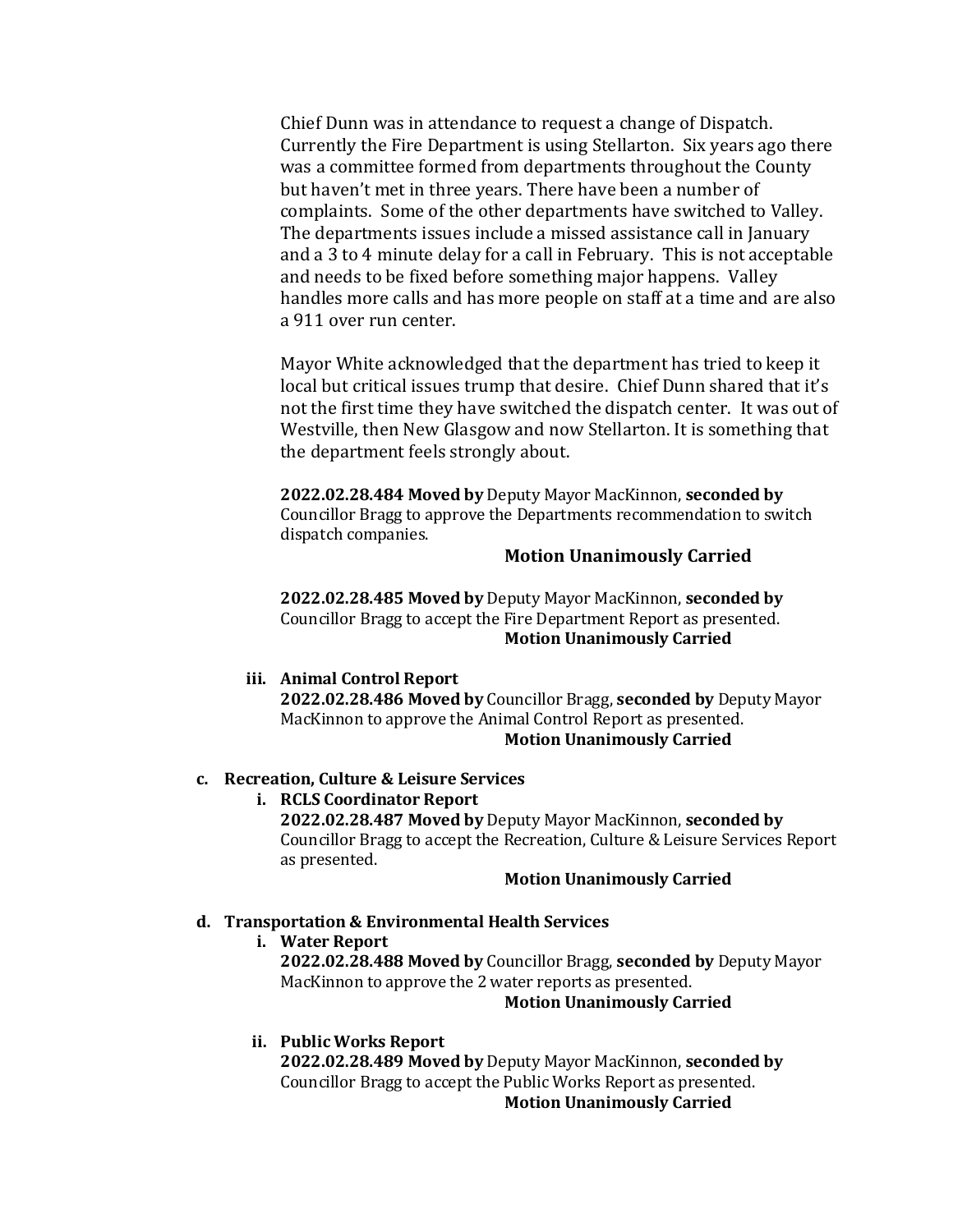Appreciate Allan's efforts while Sam has been in the CAO chair.

18 weather events in February made for long hours for the 6 men in the department. Please pass on our appreciation for the difficult job. The weather has been playing havoc with us, not just snow but also torrents and torrents of rain.

### **iii. Solid Waste Report**

**2022.02.28.490 Moved by** Councillor Bragg, **seconded by** Deputy Mayor MacKinnon to accept the Solid Waste Report as circulated.

## **Motion Unanimously Carried**

### **e. Environmental Development**

### **i. Fire Inspection**

**2022.02.28.491 Moved by** Deputy Mayor MacKinnon, **seconded by**  Councillor Bragg to accept the Fire Inspection Report as circulated. **Motion Unanimously Carried**

### **9. Review of Accounts**

December 31, 2021 Reports attached.

**2022.02.28.492 Moved by** Deputy Mayor MacKinnon, **seconded by**  Councillor Bragg to accept the December 31, 2021 reports as circulated. **Motion Unanimously Carried**

## **10. Correspondence**

## **i. Mariposa Skating Club**

The letter would regularly go to Finance committee but due to the time limit will deal with it. The first Skating competition hosted by the club in over 2 years, due to COVID, will take place at the Pictou County Wellness Centre on April 10th. They are requesting sponsorship.

**2022.02.28.493 Moved by** Deputy Mayor MacKinnon, **seconded by**  Councillor Bragg to support the event with a ¼ page ad for \$50. **Motion Unanimously Carried**

## **11. New/Unfinished Business**

## **a. Municipal Polling District (Boundary) Review**

**2022.02.28.494 Moved by** Deputy Mayor MacKinnon, **seconded by** Councillor Bragg that the Town of Westville contract with PDI Engineering as Town Planner, to perform a review of Westville's current electoral boundaries. Upon Completion, and with Council's approval, the review will be submitted to the NSUARB for approval. **Motion Unanimously Carried**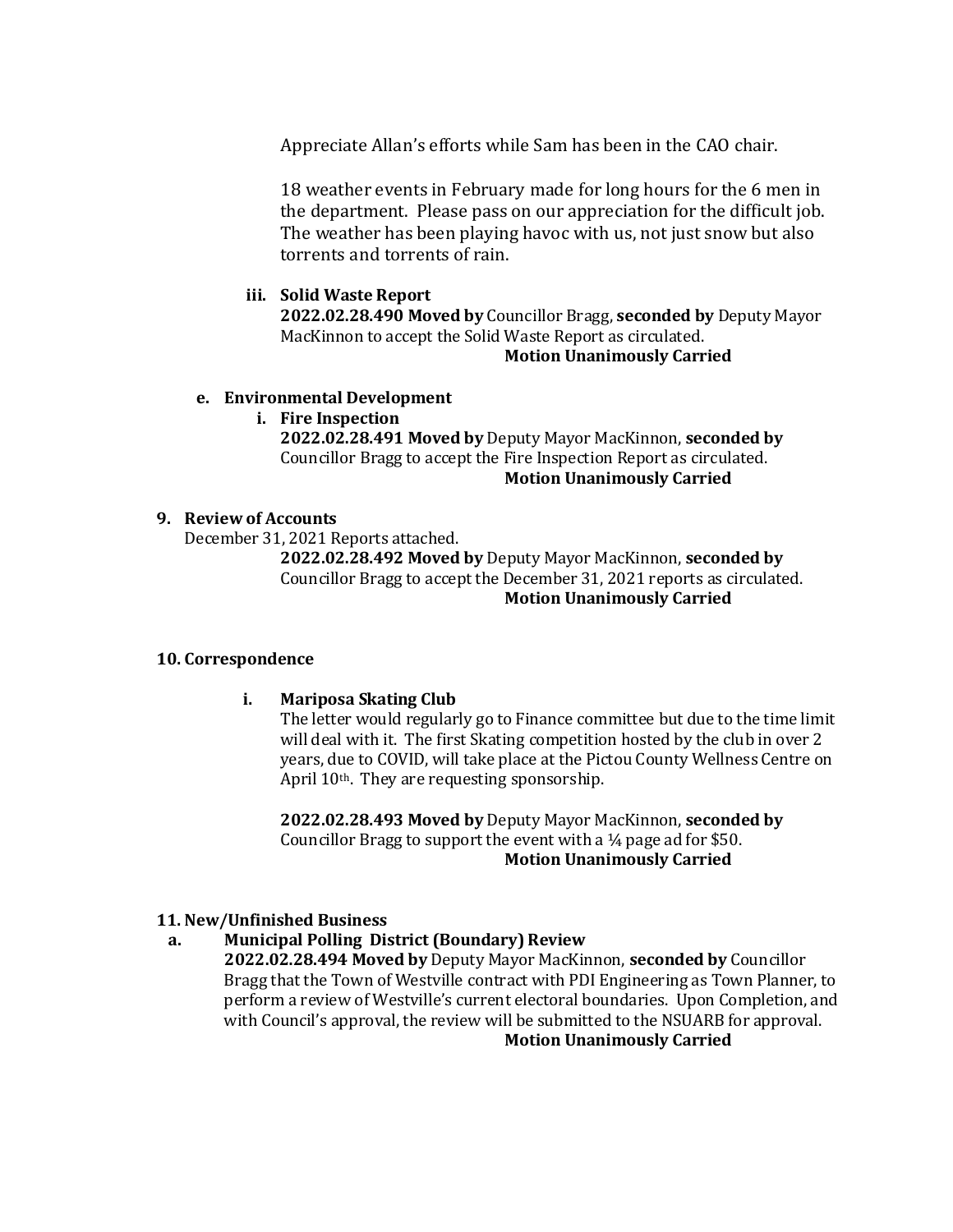### **b. Public Engagement Policy**

**2022.02.28.495 Moved by** Councillor Bragg, **seconded by** Deputy Mayor MacKinnon to change the wording of the Public Engagement policy point 9 from "will keep their comments/questions to a maximum of 5 minutes" to "will try to keep their comments/questions to 5 minutes".

### **Motion Unanimously Carried**

### **c. PCREN**

Current contract expires on March 31, 2023 and need to give one year notice to withdrawl.

It was decided to wait until the March meeting for full compliment.

### **12. Public Engagement**

### **Linda White**- Duggan Ave

It's really hard to hear the councillors talking while in the room.

Mayor White thanked her for a good point and is hoping that the removal of masks and dividers next month will help.

### **Morris Campbell**- North Main

Saw on Facebook that Deputy Mayor MacKinnon would bring to Council about putting up a Ukrainian flag. Don't say you will do something if you aren't going to do it.

Deputy Mayor MacKinnon thanked Morris for the reminder. He stated yes he forgot to mention it during his report but was going to mention it before closing tonight. He is willing to get a Ukrainian flag if Council agrees that it can be flown at Town Hall. Everyone was in agreement so He will attempt to get a flag.

Morris' other item was a letter that was sent to the Accessibility Committee and the Councillors last month but hasn't been brought up at Council. Councillor Bragg acknowledged that it is being looked at the committee and will be part of the report made to the Council.

Linda White acknowledged it was her letter and felt is should have been brought to Council prior to going to going to the committee. Mayor White apologized to her.

### **Gordie MacIntosh-** Church St

There are 3 people applying for Council and not 1 showed up tonight. Makes one wonder how much they actually want the job.

Mayor White acknowledged that he is as concerned as everyone else about what is going on. We are fortunate to be living in Westville. We need to encourage other levels of government to do all we can to support the Ukraine and the people there.

**2022.02.28.496 Moved by** Deputy Mayor MacKinnon, **seconded by** Councillor Bragg to move that Westville Town Council stands united with the democratically elected government of Ukraine and President Zelensky.